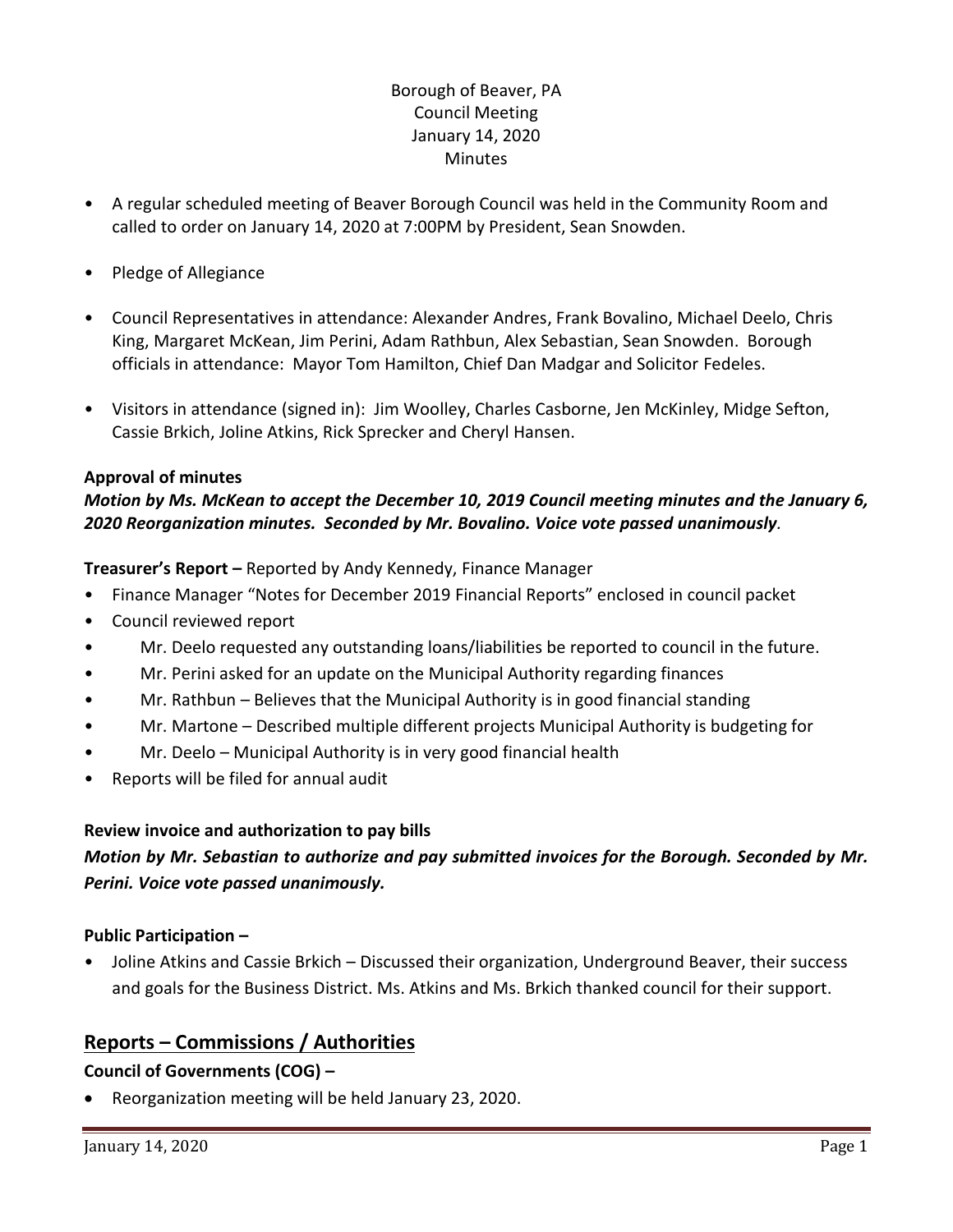## **Civil Service Commission –** Reported by Midge Sefton

 December 31, 2019 – 2019 Year-end Report and January 6, 2020 Reorganization meeting minutes enclosed in council packet.

# **Zoning Hearing Board (ZHB) –** No report

## **Planning Commission –**

- November 18, 2019 and December 16, 2019 minutes enclosed in council packet.
- Planning Commission will meet again January 20, 2020, to discuss the development at 877 Corporation Street.

## **Tree Commission –** No report

## **Code Enforcement Officer Report –** Reported by Mr. Sprecker

- December 2019 report enclosed in council packet.
- Update Dravo and  $4<sup>th</sup>$  Street property Most of the home is cleaned out, progress is consistently being made

## **Historic Architectural Review Board (HARB) –**

Meeting will be held January 16, 2020 at 7:00 p.m. to discuss the report on historical preservation.

#### **Municipal Authority –**

December 18, 2019 meeting minutes enclosed in council packet.

## **Council Committee Reports**

**Public Safety/Code Enforcement –** No report

**Finance** – No report

## **Highway –**

- Mr. Snowden announced Mr. Bovalino as Highway Committee Chairperson
- Ms. McKean asked if there have been any updates from company to install fiberoptic cables through the borough.
	- Mr. Martone spoke with company and their plans are not yet completed. Once plans are completed, they are to be submitted to the borough Solicitor.

## **General Government –** Reported by Mr. Deelo

- Municipal Authority is actively pursuing grants to assist with capital projects.
	- $\circ$  Willing to compensate the borough on any time spent assisting the Municipal Authority pursuing these grants.

#### **Recreation –** No report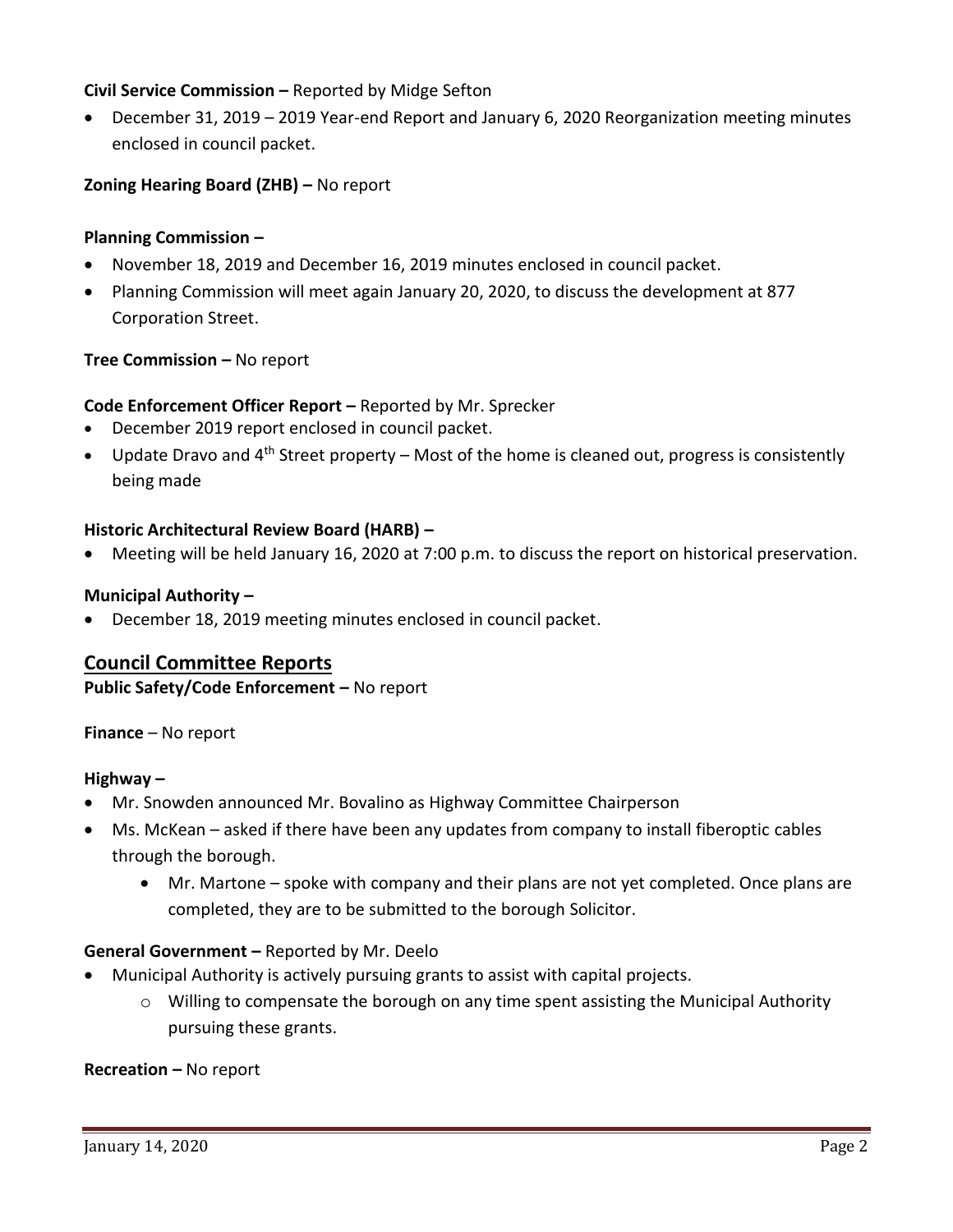# **Reports**

## **Manager's/Police Report –** Reported by Chief Madgar

- December 2019 report enclosed in council packet.
- Reviewed Rental Registration progress for 2019.
	- o 635 units registered
	- o 367 units inspected
	- o 187 units re-inspected
	- o Letter being sent out to those who did not register their rental units
- Closing out 902 Recycling Grant borough received for highway equipment approximately \$220,000.
- Basketball court Mr. Martone is in the process of getting a company to lay acrylic finish and striping. Beaver School District is in the process of ordering backboards and poles.
- Pool deck Mr. Martone is going to start putting together a bid to put out for the pool deck to get an idea for any grants.
- Veterans Memorial marked off where the memorial would be placed and would like to give the group an answer so they are able to start fundraising.
	- o Mr. Deelo expressed his concern of who will take care of the monument.
	- $\circ$  Mayor Hamilton be cautious of lighting on monument not to create a haze.
	- o Mr. Andres asked if the Park Committee approved of the monument
		- $\blacksquare$  Mr. Rathbun the committee will work around the monument

# *Motion by Ms. McKean for Beaver Borough to approve the proposed monument from the Veteran's group. The proposed monument would be placed in Quay Park and be consistent in size, scope and lighting with other monuments in that park. Seconded by Mr. Rathbun. Voice vote passed unanimously. Mr. Bovalino abstained.*

## **President's Report –** Reported by Mr. Snowden

- Executive Session after the meeting to discuss real estate, there will be no vote after.
- 2023 newly assessed property values will go into effect, borough will not be able to raise taxes for one year after.
- Agenda for the regular council meetings is going to change. Council will only go over reports during work sessions and focus more on motions during voting sessions.

## **Mayor Hamilton –**

• Recognized PUSH for the money raised at the Polar Plunge

## **Fire Department** – Reported by Mr. Perini

2019 Year End Report enclosed in council packet

#### **Emergency Management Coordinator –**

2019 Year End Report enclosed in council packet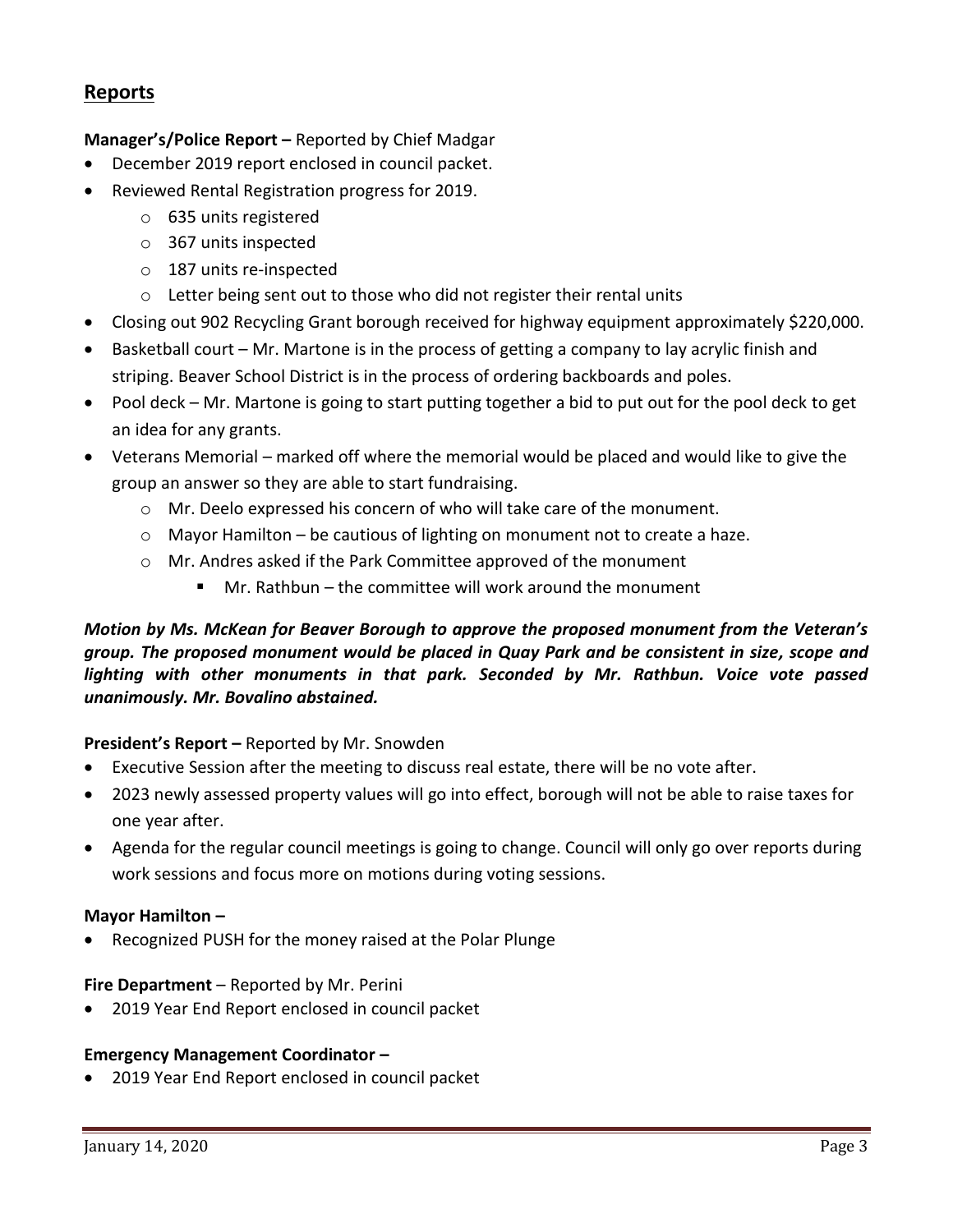## **Borough Engineer and Borough Municipal Authority Engineer –**

 December 2019 Borough Engineer and Municipal Authority monthly reports enclosed in council packet.

**Solicitor Report –** No report

# **Old Business**

## **Motion – DAR Historic Preservation Grant**

*Motion by Ms. McKean, I move that Beaver Borough Council reconfirm support for the prior submission of the DAR Historic Preservation Grant application for the restoration of the Clark Park monument. If application is approved, Beaver Borough match amount will be \$7,500. Seconded by Mr. Andres. Voice vote passed unanimously.*

## **Motion – 2019 Ford F550 and 2020 International**

*Motion by Mr. Bovalino, I move that Beaver Borough Council approve the attached Myers Equipment Corporation invoice's as part of the awarded Section 902 Department of Environmental Protection (DEP) Recycling Grant (SAP Document 4100083226 902-168-2018): 1) 2019 Ford F550 (Vin 43784). Invoice # 31239 in the amount of \$6,102.40 and Invoice # 32231 in the amount of \$26,815.00. 2) 2020 International (Vin 60349) Invoice # 32413 in the amount of \$35,760.00 and Invoice # 31455 in the amount of \$2,130.00. Seconded by Ms. King. Voice vote passed unanimously.*

## **New Business**

## **Motion – Environmental Plan and Design LLC – Zoning Ordinance Revisions**

*Motion by Mr. Deelo, I move that Beaver Borough Council approve the expenditure of \$7,706 for Environmental Plan and Design LLC of Pittsburgh PA to assist the Beaver Borough Planning Commission with zoning ordinance revisions. This item was included in the 2020 Budget for \$7,500 which was an estimate during budget discussions.* 

**•** Motion to table by Mr. Bovalino, Second Ms. King. Roll call vote: Mr. Bovalino – Yes, Ms. McKean *– Yes, Mr. Andres – Yes, Ms. King – Yes, Mr. Sebastian – Yes, Mr. Perini – Yes, Mr. Rathbun – No, Mr. Deelo – No, Mr. Snowden – No. Motion to table passed on the indicated roll call vote, 6-3.*

# **Motion – Resolution # 2020-001, Beaver County Tax Collection Committee voting delegates** *Motion by Mr. Deelo, I move that Beaver Borough Council approve the attached Resolution # 2020- 001 regarding the Beaver County Tax Collection Committee (BCTCC) Voting Delegate Appointments. Seconded by Mr. Andres. Voice vote passed unanimously.*

Council entered Executive Session at 8:34 p.m. Motion by Mr. Perini, Second by Ms. McKean.

Council ended Executive session at 9:07 p.m. Motion by Mr. Bovalino, Second by Ms. McKean.